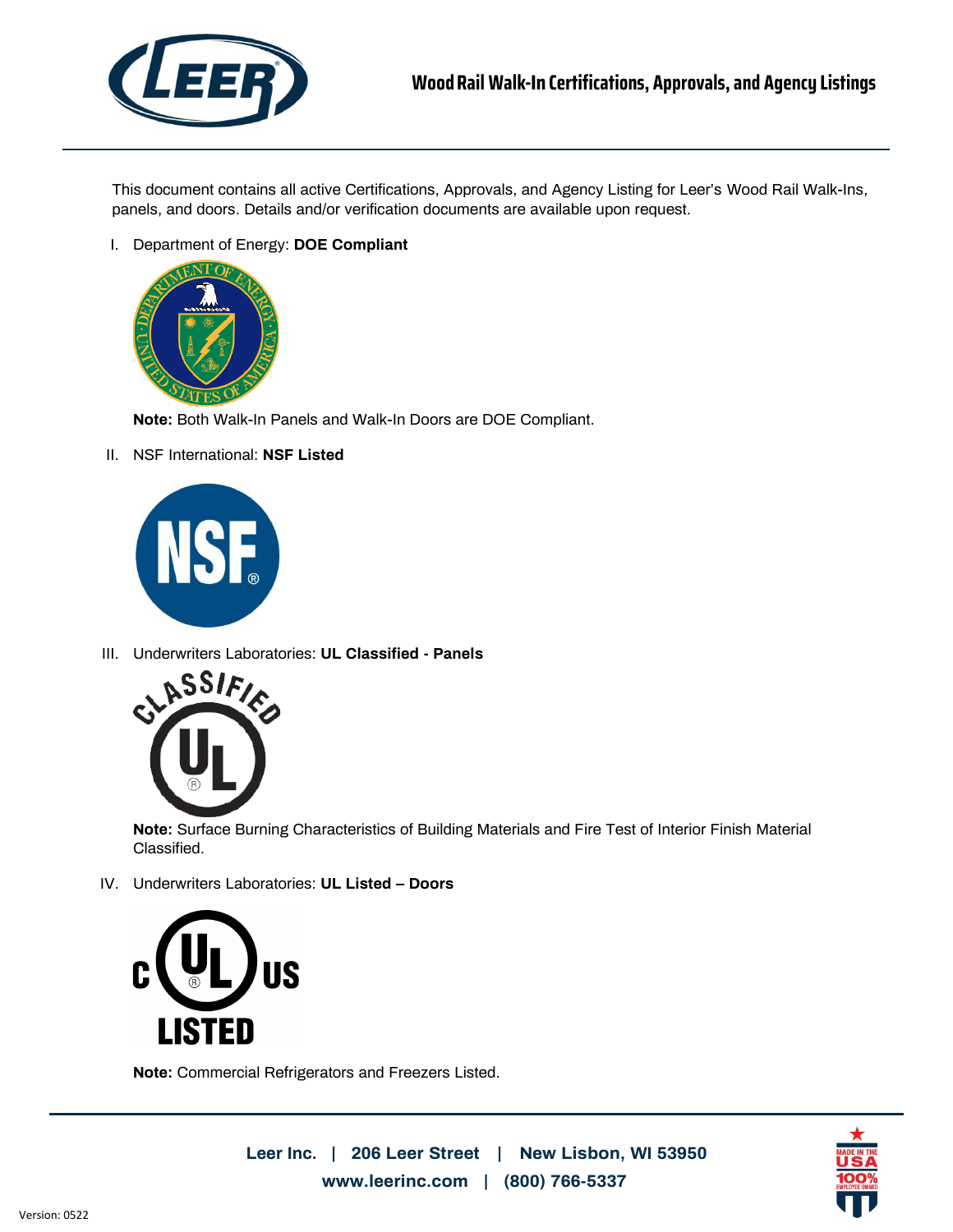

V. Underwriters Laboratories of Canada: **ULC Listed – Doors**



**Note:** Refrigeration Equipment Listed.

VI. International Code Council Evaluation Service: **International Building Code Compliant**



**Note:** Per the City of Los Angeles and the State of California the LABC and CBS Supplements to our ICC-ES are acceptable alternatives to Los Angeles Research Report (LARR) approvals.

VII. International Energy Conservation Code: **IECC Compliant**



VIII. International Energy Conservation Code – Energy Independence and Security Act: **EISA Compliant**



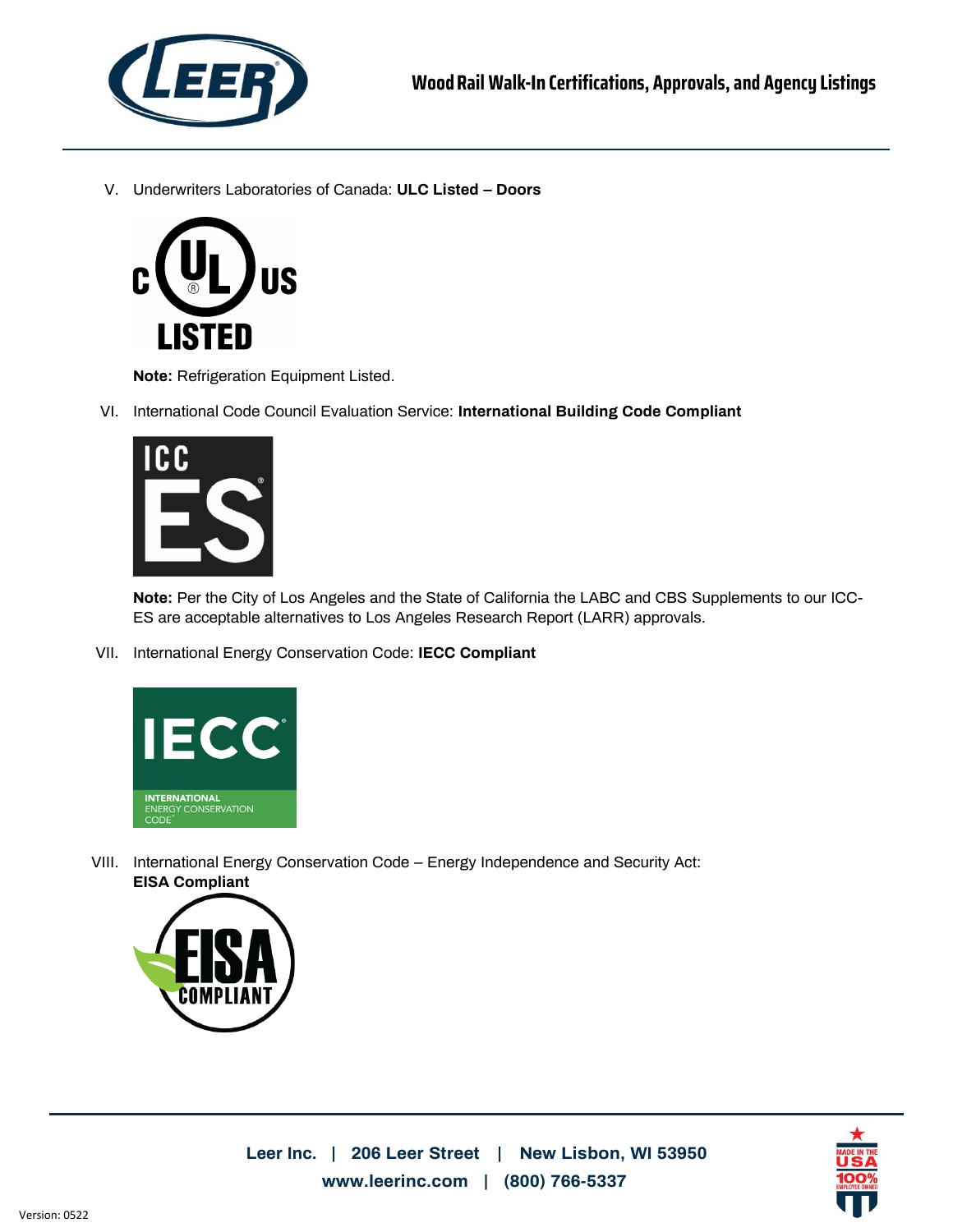

IX. State of Wisconsin Department of Safety and Professional Services: **State of Wisconsin Approved**



X. State of Oregon Building Codes Division: **State of Oregon Approved**



XI. City of Houston Building Inspection Division: **City of Houston Certified**



XII. City of Chicago Department of Buildings: **City of Chicago Compliant**



**Note:** Pressure Release Valves for units being shipped into the City of Chicago must be requested.